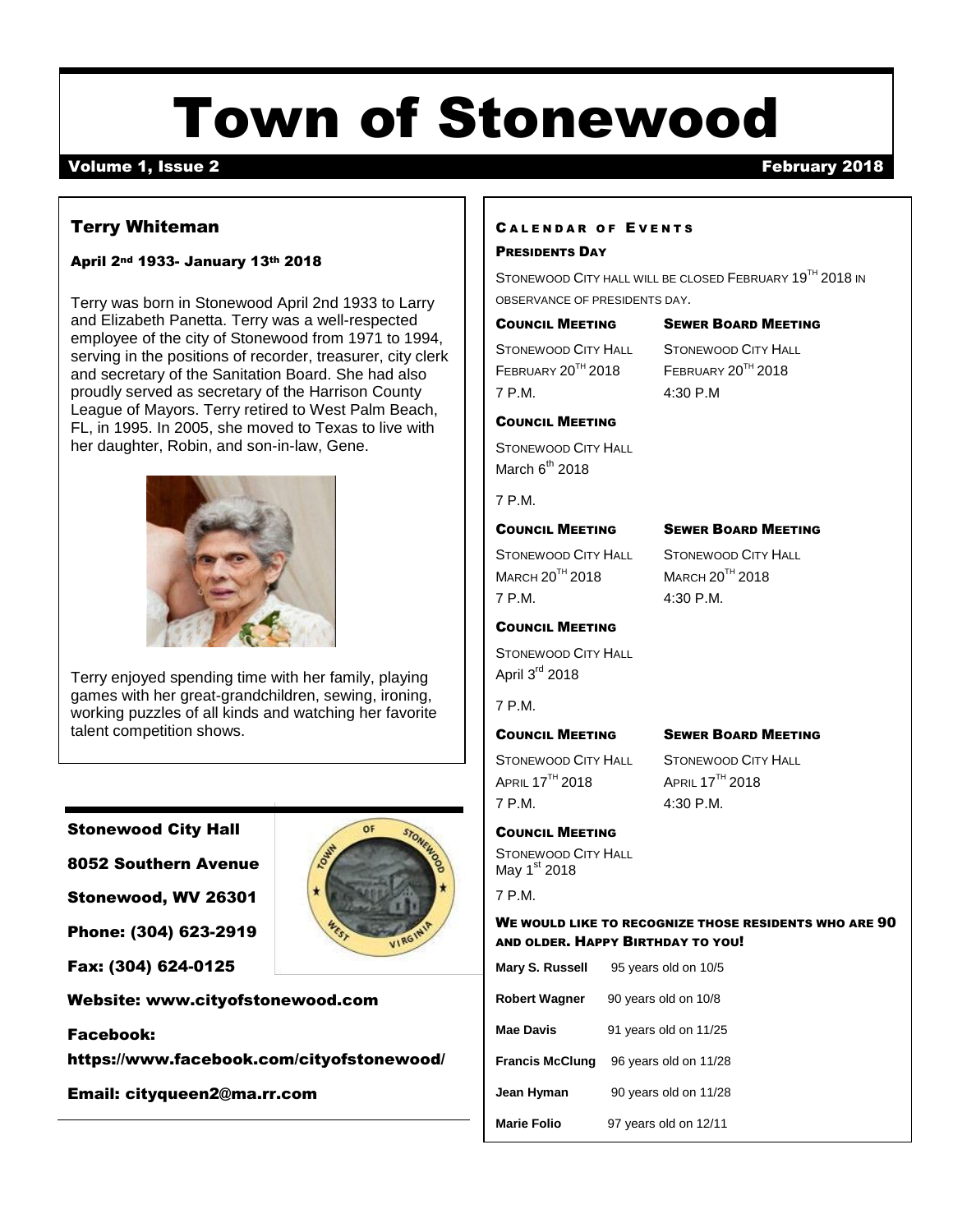# Life on the Stonewood Beat

# Chief M. A. Secreto

The Stonewood Police Department has been very active during the winter months. Stonewood PD has assisted federal agencies with round ups and increased nightly patrols along with protecting the children on school crossing details. Soon the winter months will end and springtime will be knocking on our doors. The weather will get warmer and the criminal element will be on the prowl. Please be vigilant for criminal activity. If you observe someone or something suspicious, call 911. Always secure your vehicles when unattended along with your storage buildings, garages and residence. Springtime is also "clean-up time". When the weather breaks, tidy up your yards. Thank you so much and God Bless!

# Nixle

To sign up for Nixle alerts, send a text message that says YES to 888-777. It will walk you through how to receive text message alerts when we send notifications through Nixle. This will send a message anytime there is a water break and/or boil water advisory. You will also be alerted when the police department sends out notifications as well. It is a valuable asset for those who are busy and don't always have access to the news or facebook

# Churches and locations

| Our Lady of Perpetual Help       | <b>Bible Batist Temple</b>        |
|----------------------------------|-----------------------------------|
| 8092 Third Street                | 1450 Cost Avenue                  |
| (304) 623-2334                   | (304) 623-2630                    |
| <b>Church of the Nazarene</b>    | <b>Christian &amp; Missionary</b> |
| 9254 Cost Avenue                 | <b>Alliance</b>                   |
| (304) 624-0430                   | 8273 Hazelwood Avenue             |
|                                  | $(304)$ 624-5966                  |
| <b>Congregational Missionary</b> | <b>Pentacoastal Church of</b>     |
| 8086 Hazelwood Avenue            | Living God                        |
| (304) 622-7256                   | 8144 Stout Street                 |
|                                  | (304) 884-8154                    |
|                                  |                                   |

# Stonewood Fire and Rescue

The Stonewood Vol. Fire Department would like to remind all citizens that this time of year, and with the cold weather, please use extreme caution when doing any of the following:

**Attempting to thaw frozen waterlines**. Many fires have occurred by citizens attempting to thaw a water line and in the process catching their home on fire. Please consult a professional in this case, for your safety and your families.

**Use of unvented space heaters or electric space heaters.** The unvented space heater such as propane and/or kerosene can emit dangerous hydrocarbons that will go unnoticed to your senses. These heaters can emit dangerous CO2 that is known to be a silent killer each year in this country.

**Electric space heaters can cause overloads in household wiring that can also catch close items on fire due to radiant heat if to close.** Never use an extension cord to run an electric heater unless properly rated and advised ok by the manufacturer.

**When using a wood burning fire place or heater, always make sure your chimney is clean and checked by a professional before use.** Never burn such items as cardboard in a fireplace as they can cause a chimney fire. Never leave fire place open and unattended as to hot embers shooting out causing fires.

# **Just remember, your families safety and yours start with you!!!**

**Thank you,**

**Stonewood Fire Department**

# Code Enforcement Notice

It's getting to be that time of year. As we come near to spring time, the season of code enforcement violations will be upon us. There is usually more garbage and debris along with high grass violations that are more visible throughout the summer months. Please remember that grass in excess of 8 inches is a violation. Notices will be sent to anyone in violation of the grass code or to those with excess garbage and debris upon their property. Anyone who is a consistent violator will have their grass cut by the city and charged at a rate of \$100 an hour. The push to rid the city of illegal vehicles has been pretty successful. There are 4 properties that are still in violation of having illegal vehicles in the city. There have been 41 properties that have come into compliance with the code. We will continue to work to have everyone in compliance. *(continued on next page)*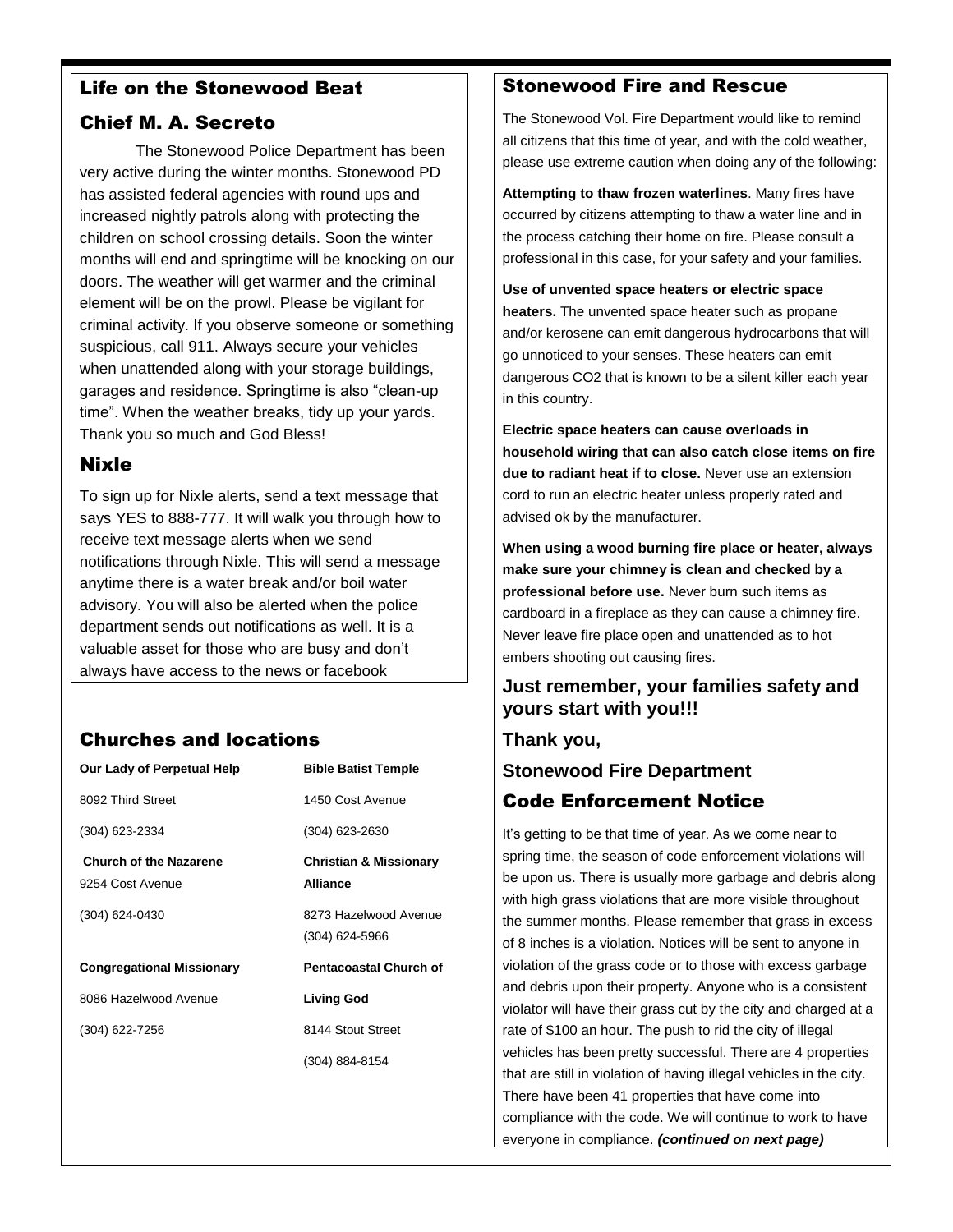# Special Levy Election

OFFICIAL BALLOT SPECIAL ELECTION TO AUTHORIZE ADDITIONAL LEVIES City of Stonewood, West Virginia February 17, 2018

A special election to authorize additional levies for the fiscal years beginning/July 1, 2018, July 1, 2019, July 1, 2020 and July 1, 2021 for Street<br>Maintenance and Construction in the amount \$81,582 annually and \$326,328 during the term of the levy; Parks and Recreation in the amount of \$14,397 annually and \$57,588 during the term of the levy, according the to the order of the Municipal Council, of the City of Stonewood<br>entered orythis 21et day of November 2017.

That the additional rate/of levy in cents per one hundred dollars of assessed valuation on each class of property shall be:

 $\sqrt{2}$  that  $\frac{1}{2}$ Class-11 Class III  $\overline{\text{Class}-\text{IV}}$ 

 $6.25$  cents 12.50 cents  $25.00$  cents 25.00 cents

In the event the separate and aggregate assessed value of each class of taxable property within the City of Stonewood increases during the term of the special excess levy, the excess amount may be reduced so that the projected tax collection will not exceed \$95,979 in any fiscal year.

FOR THE LEVIES **AGAINST THE LEVIES** Those favoring the additional levy, <u> Instructions:</u> place an (X) in the square before "FOR THE LEVIES;" those against the levy, place an (X) in the square before "AGAINST THE LEVIES."

The Levy started in 1969. The rates have not changed. Last Levy focused solely on Street Maintenance and Construction. This coming Levy, The City wanted to also focus on Parks and Recreation. This levy will break down to 85% for the Street Maintenance and Construction and 15% for Parks and Recreation. The Levy will generate \$81,582 annually and \$326,328 during the term of the Levy for Street Maintenance and Construction. It will also generate \$14,397 annually and \$57,588 during the term of the Levy for Parks and Recreation. Early Voting will be from Friday, February 2<sup>nd</sup> to Wednesday, February 14<sup>th</sup>, 2018 as well both Saturdays February 3<sup>rd</sup> and 10<sup>th</sup>. Election Day is on Saturday, February 17<sup>th</sup>, 2018 from 6:30 AM to 7:30 PM.

### Code Enforcement Notice continued….

Any work to repair, remodel or add on to your property will require a building permit from the city. I will be scanning the city to ensure that people are getting the proper permits to have work done. For any questions, please call the City at 304-623-2919.

## -Robert Leonard, Building Inspector

We can now accept Visa, Master card and Discover credit card payments for water bills in office or over the phone. The same rates apply as making a payment online. The rate is \$3.95 for payments up to \$131.75. If it is over this amount the rate is 3%. The City of Stonewood does not receive this fee. If you have any questions, please contact our office.

# Recycling

The City of Stonewood is working with the Harrison County Solid Waste Authority in an effort to raise awareness about recycling. In the past the City did recycling the first and third Thursday and Friday of the month. To get residents in compliance with the Harrison County ordinance that requires all residents to recycle, the City will now pick up recycling every Friday. Residents are to set their bins at the curb. If you do not have a bin, you can come to City Hall and pick one up there. You may also call City Hall to make arrangements if you need assistance with recycling. As a reminder, accepted material includes plastic milk jugs, bottles and containers, aluminum cans, metal and steel cans, newspapers and cardboard. Unacceptable material includes foam, plastic grocery bags, pizza boxes, egg cartons, butter tubs, glass and oil containers. We will also include with the newsletter a copy of what is accepted and unaccepted material.

The City is focused on saving the environment, saving customers on the purchase of trash bags by reducing garbage waste and increasing recycling as well as assisting the city on landfill costs by reducing the weight. Please be aware that the City of Stonewood uses the Garbage truck to pick up recycling. The waste department washes the vehicle after waste is picked up to use it for recycling. In the past, using the Recycling truck required more runs to the Recycle center as well as costs per trip. Use of the garbage truck reduces the trip down to one.

*Please report water breaks to City Hall or call 911.*